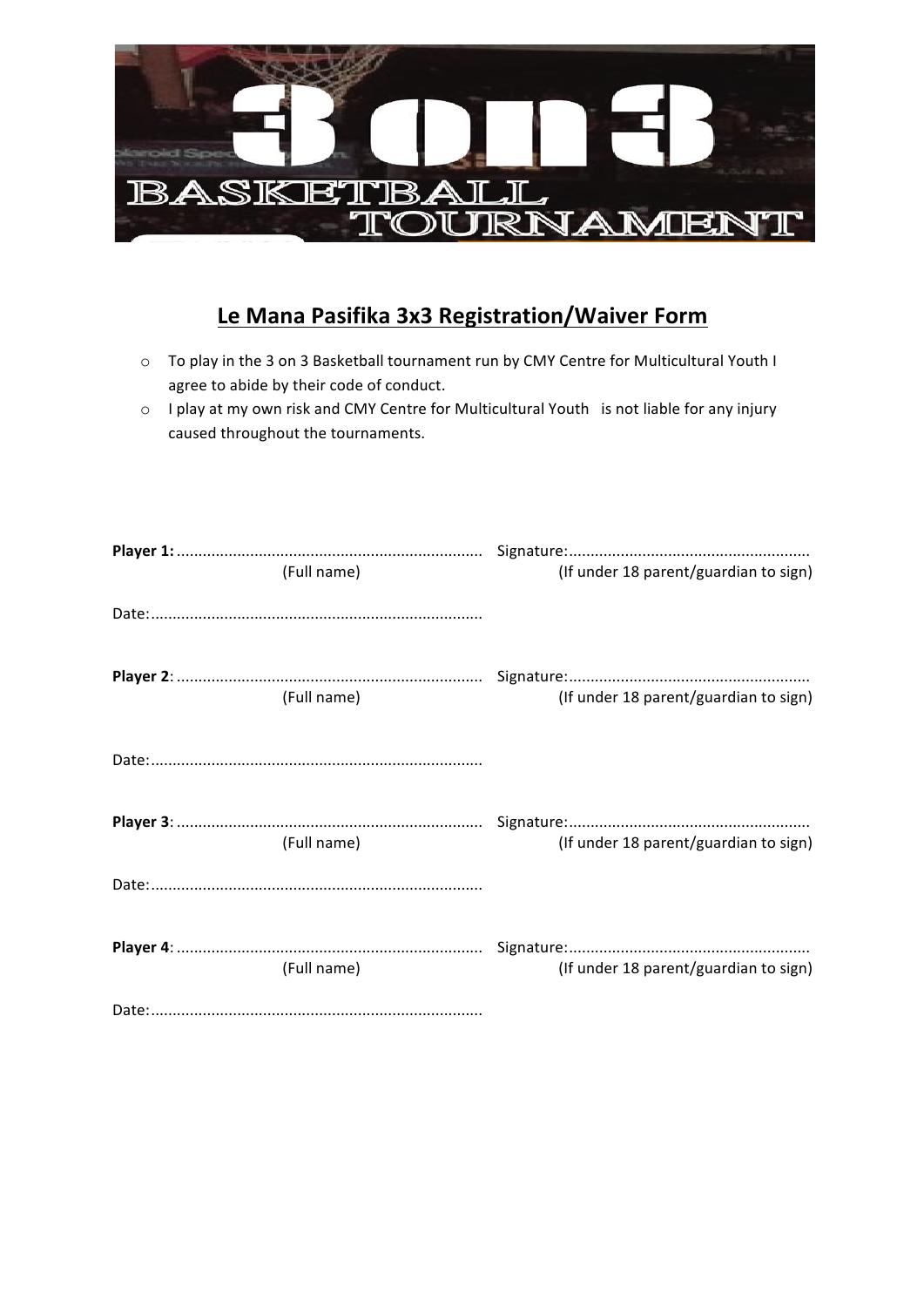# **'LE MANA' EMPOWER PASIFIKA REGISTRATION & PARENTAL/GUARDIAN CONSENT FORM**

# **Young Person Information**

|                                                                                                                        | Age: |
|------------------------------------------------------------------------------------------------------------------------|------|
| <b>Emergency Contact Person</b>                                                                                        |      |
|                                                                                                                        |      |
|                                                                                                                        |      |
|                                                                                                                        |      |
| <b>Medical Condition/s</b>                                                                                             |      |
| Does your young person have a medical condition? No:                                                                   |      |
| If Yes:<br>Please provide relevant information below                                                                   |      |
|                                                                                                                        |      |
|                                                                                                                        |      |
|                                                                                                                        |      |
| Parental/Guardian consent (If young person is under 18 years of age)                                                   |      |
|                                                                                                                        |      |
| To participate in Life Saving Victoria Activity Day (Bonbeach) on Saturday 23 <sup>rd</sup> February 2019<br>$\bullet$ |      |

# For more information please contact

| Paora Te Paki - 'Le Mana' Youth Worker   | ptepaki@cmy.net.au | 0400 937 404 |
|------------------------------------------|--------------------|--------------|
| Temese Leilua – 'Le Mana' Program Leader | tleilua@cmy.net.au | 0420 257 042 |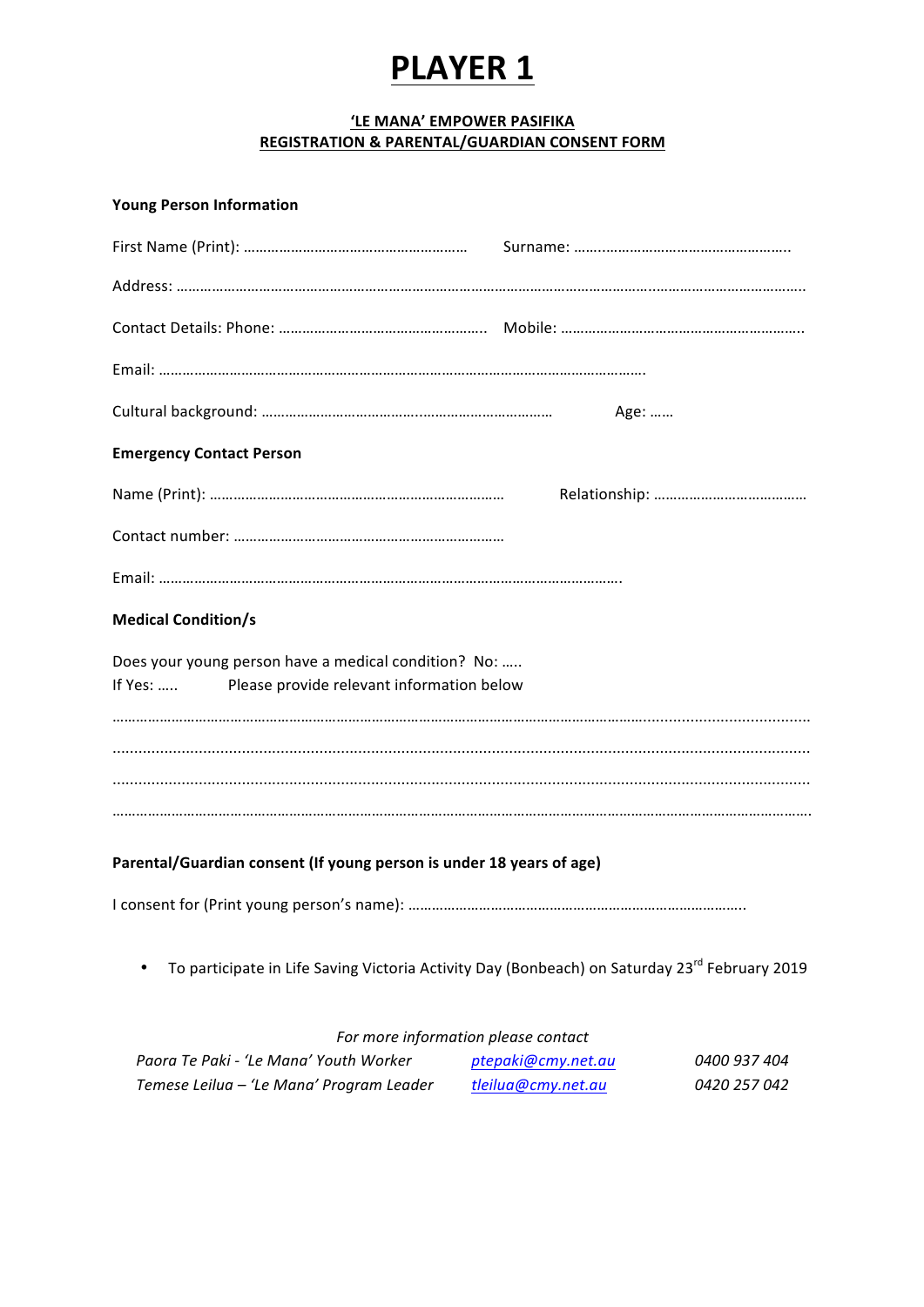## **'LE MANA' EMPOWER PASIFIKA REGISTRATION & PARENTAL/GUARDIAN CONSENT FORM**

#### **Young Person Information**

|                                                                                                                        | Age: |
|------------------------------------------------------------------------------------------------------------------------|------|
| <b>Emergency Contact Person</b>                                                                                        |      |
|                                                                                                                        |      |
|                                                                                                                        |      |
|                                                                                                                        |      |
| <b>Medical Condition/s</b>                                                                                             |      |
| Does your young person have a medical condition? No:                                                                   |      |
| If Yes:  Please provide relevant information below                                                                     |      |
|                                                                                                                        |      |
|                                                                                                                        |      |
|                                                                                                                        |      |
|                                                                                                                        |      |
| Parental/Guardian consent (If young person is under 18 years of age)                                                   |      |
|                                                                                                                        |      |
| To participate in Life Saving Victoria Activity Day (Bonbeach) on Saturday 23 <sup>rd</sup> February 2019<br>$\bullet$ |      |

| For more information please contact      |                    |              |
|------------------------------------------|--------------------|--------------|
| Paora Te Paki - 'Le Mana' Youth Worker   | ptepaki@cmy.net.au | 0400 937 404 |
| Temese Leilua – 'Le Mana' Program Leader | tleilua@cmy.net.au | 0420 257 042 |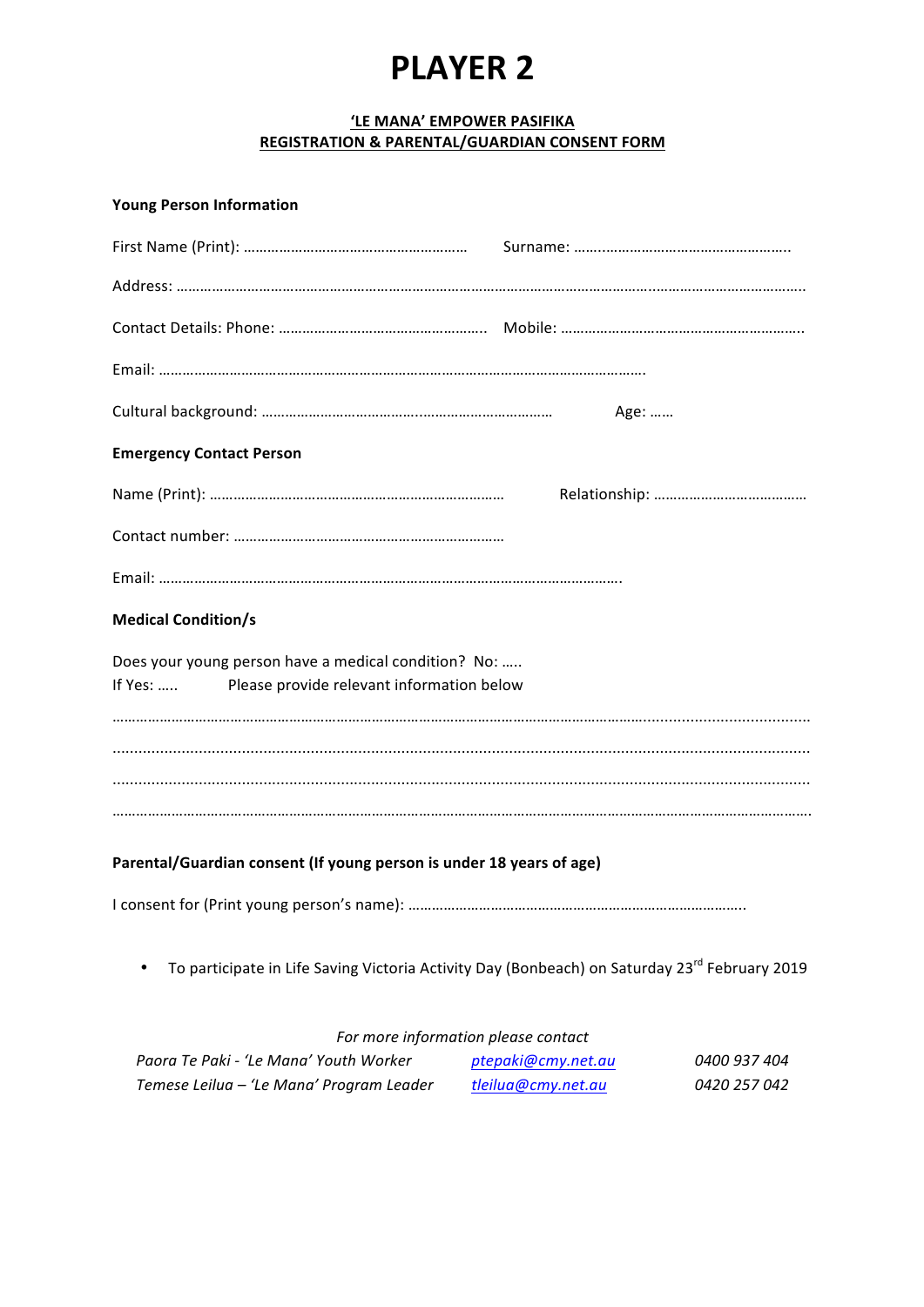# **'LE MANA' EMPOWER PASIFIKA REGISTRATION & PARENTAL/GUARDIAN CONSENT FORM**

### **Young Person Information**

|                                                                                                                        | Age: |
|------------------------------------------------------------------------------------------------------------------------|------|
| <b>Emergency Contact Person</b>                                                                                        |      |
|                                                                                                                        |      |
|                                                                                                                        |      |
|                                                                                                                        |      |
| <b>Medical Condition/s</b>                                                                                             |      |
| Does your young person have a medical condition? No:                                                                   |      |
| If Yes:  Please provide relevant information below                                                                     |      |
|                                                                                                                        |      |
|                                                                                                                        |      |
|                                                                                                                        |      |
|                                                                                                                        |      |
| Parental/Guardian consent (If young person is under 18 years of age)                                                   |      |
|                                                                                                                        |      |
| To participate in Life Saving Victoria Activity Day (Bonbeach) on Saturday 23 <sup>rd</sup> February 2019<br>$\bullet$ |      |

| For more information please contact      |                    |              |
|------------------------------------------|--------------------|--------------|
| Paora Te Paki - 'Le Mana' Youth Worker   | ptepaki@cmy.net.au | 0400 937 404 |
| Temese Leilua – 'Le Mana' Program Leader | tleilua@cmy.net.au | 0420 257 042 |